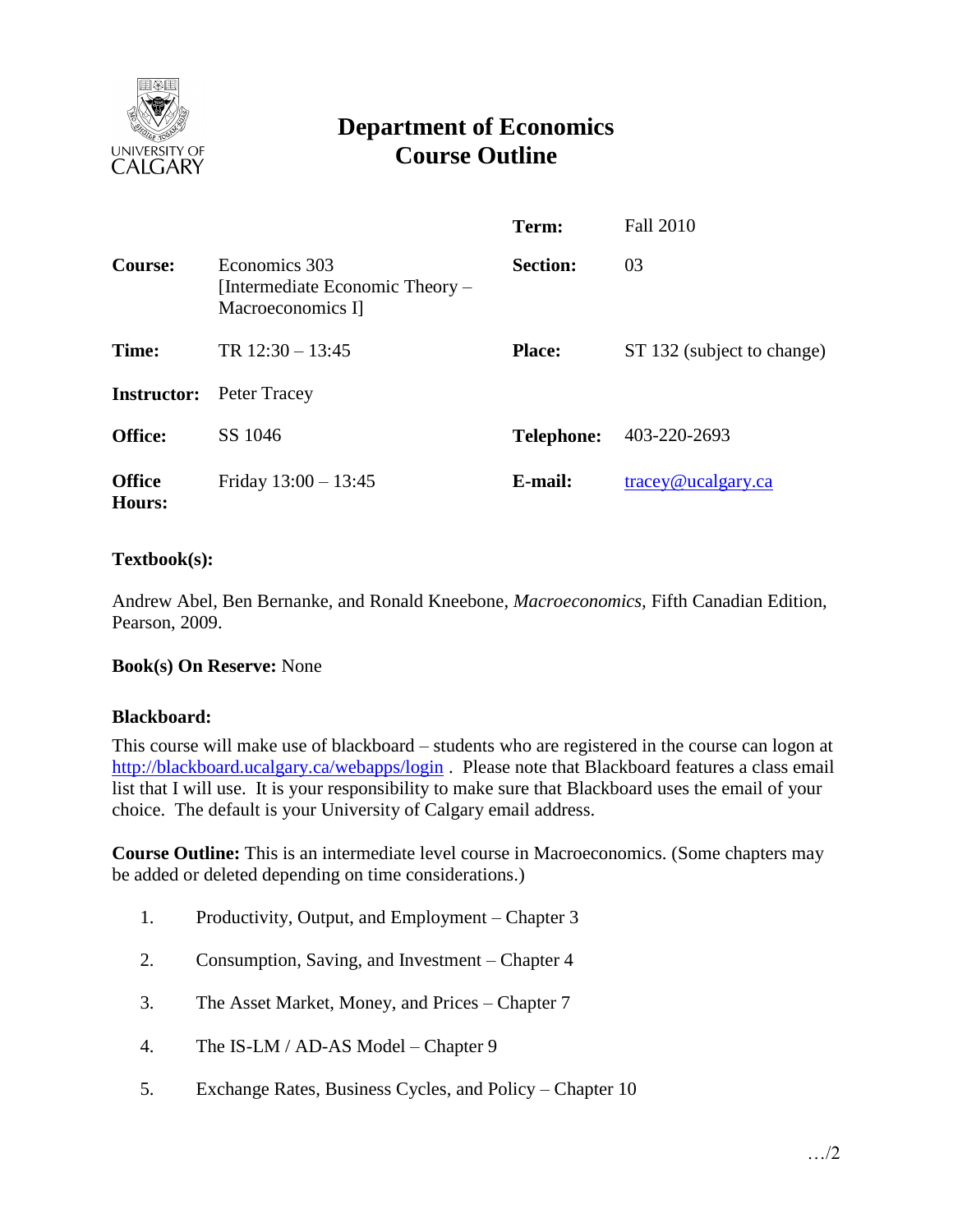## **Grade Determination and Final Examination Details:**

| Midterm                  | 25%  | October 14, 2010                                               |
|--------------------------|------|----------------------------------------------------------------|
| Assignment 1             | 5%   | September $29, 2010$ – Late assignments will not be accepted.  |
| Assignment 2             | 10%  | October $26$ , $2010$ – Late assignments will not be accepted. |
| Assignment 3             | 10\% | November $18, 2010$ – Late assignments will not be accepted.   |
| <b>Final Examination</b> |      | 50% Scheduled by Registrar $-2$ Hours                          |

Each assignment is due at the beginning of the lecture on the due date. Late assignments will not be accepted.

The midterm exam will be held in class on the date indicated. The time and location of the final exam, which will be two hours in length, will be scheduled by the Registrar's Office. Exam questions will not consist of multiple choice questions. The use of a non-programmable calculator during exams is permitted. The use of graphing calculators, computers, and cell phones is not permitted during tests and exams.

The midterm exam, assignment, and the final exam are marked on a numerical basis. The grades are then added using the weights indicated above. As a guide to determining standing, these letter grade equivalences will generally apply:

| $A+ 97 - 100$ |  |                                                         | $C-$ 62 - 66 |
|---------------|--|---------------------------------------------------------|--------------|
| $A = 92 - 96$ |  |                                                         | $D+ 57 - 61$ |
| $A - 89 - 91$ |  | $\mathbf{D}$                                            | 50 - 56      |
| $B+ 84 - 88$  |  | $\mathbf{F}$                                            | $0 - 49$     |
|               |  | B 79 - 83<br>B- 76-78<br>$C_{+}$ 73 - 75<br>C $67 - 72$ |              |

#### Notes:

- 1. Make-up midterm exams and deferred midterm exams will not be given. Deferred final examinations do not have to cover the same material or have the same format as the regular final examination.
- 2. Examinations will not be given prior to the scheduled date.
- 3. Students will not be given extra time to complete tests and exams.
- 4. Students should be aware of the academic regulations outlined in The University of Calgary Calendar.
- 5. Students seeking reappraisal of a piece of graded term work should discuss their work with the instructor within 15 days of work being returned to class; however, the earliest that grades will be discussed will be two days after the return of an assignment or examination.
- 6. Students will be responsible for all material listed on the course outline, regardless of whether or not the material has been covered in class, unless the instructor notifies the class that the material will not be covered.